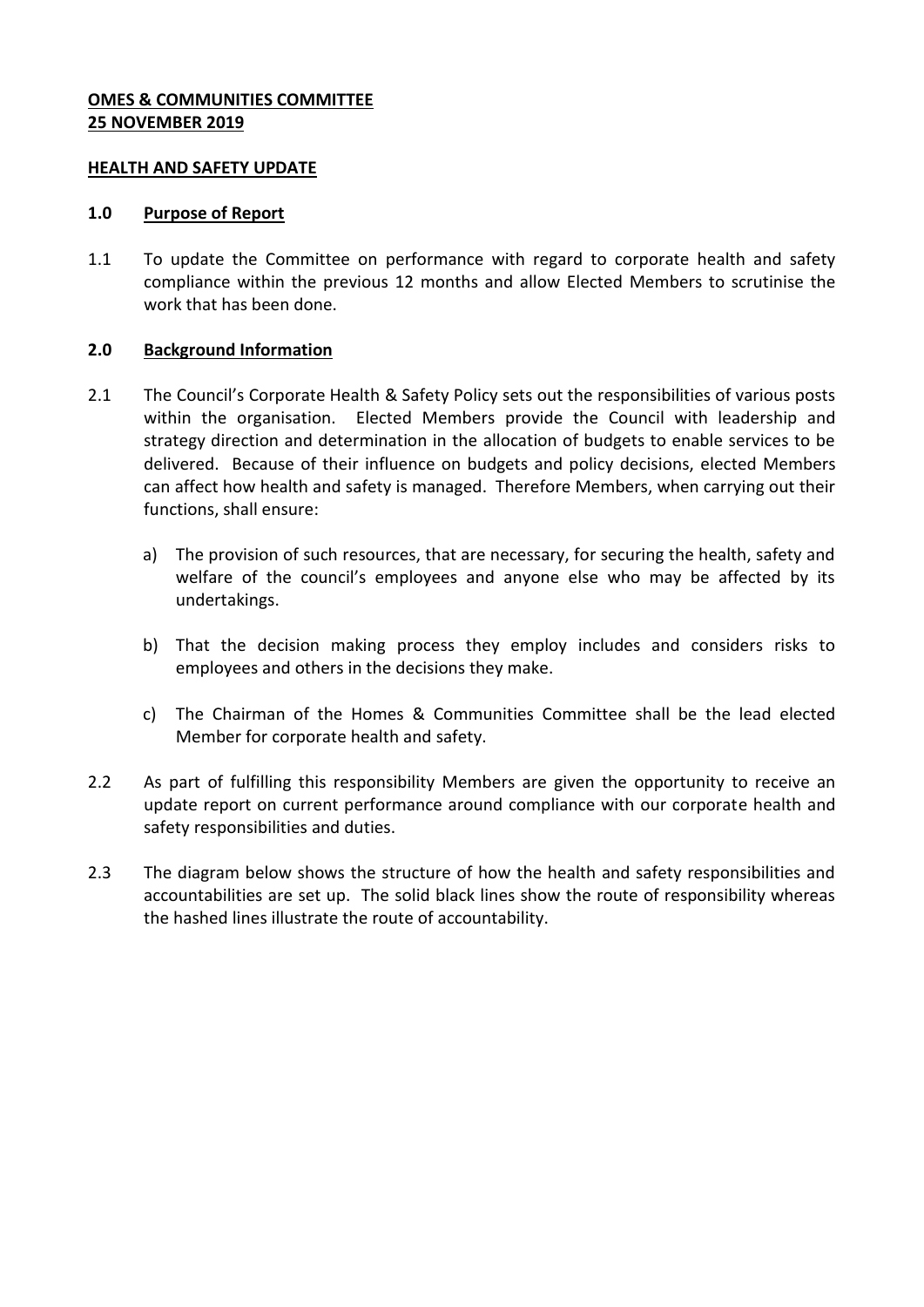

# **3.0 Accident Statistics**

3.1 The graph below illustrates the Councils accident data for the previous four years, reporting period (1 Nov to 31 Oct inclusive).



- 3.2 A total of 29 accidents were reported for the period between the 1 November 2018 and 31 October 2019.
- 3.3 23 of the 29 reported accidents involved employees with the remaining 6 accidents involving non-employees.
- 3.4 Although there was an increase in the number of reported employee accidents, these resulted in fewer lost working days and a reduction in the number of severe accidents requiring reporting to the Health and Safety Executive, compared to the previous year.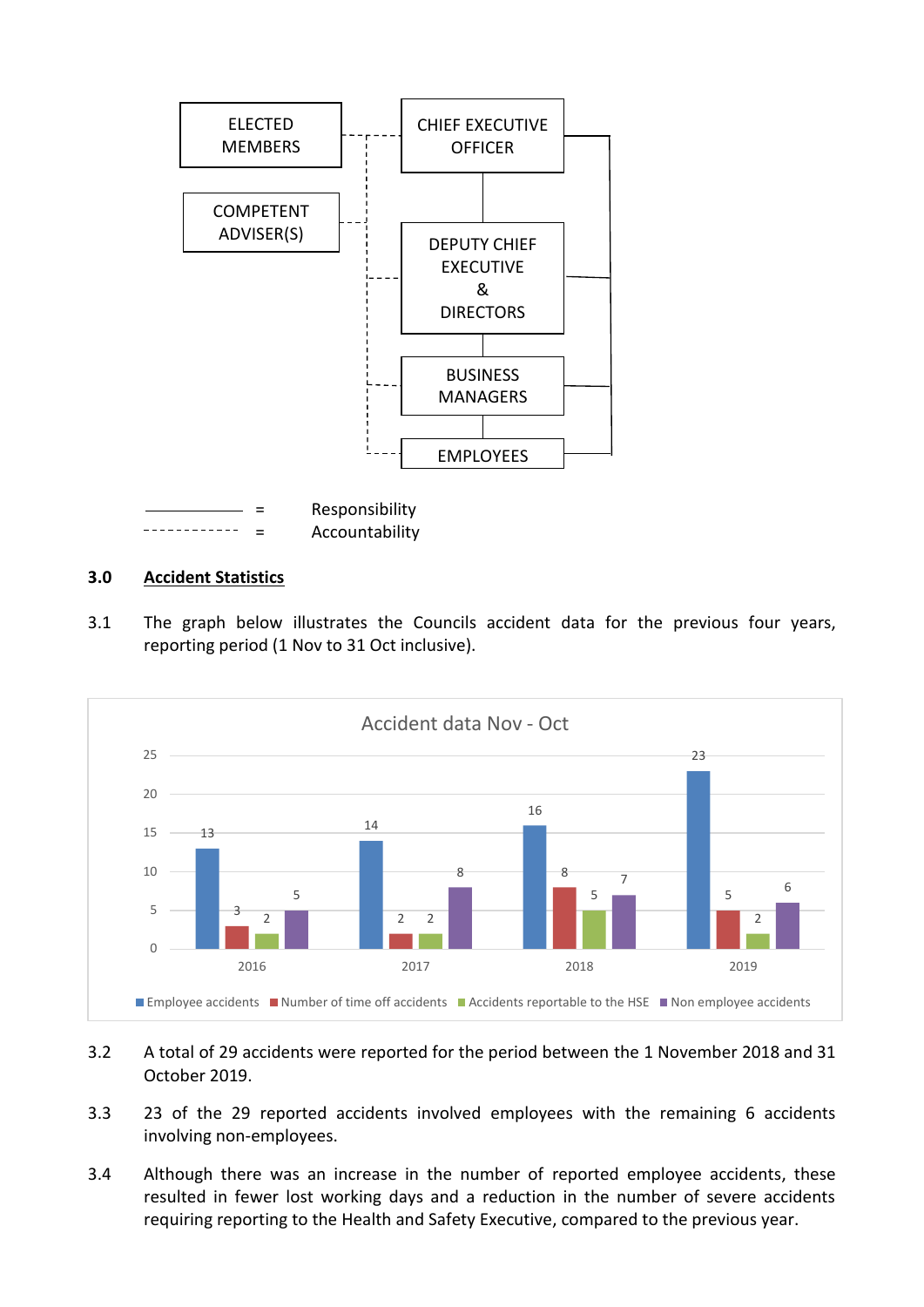- 3.5 A total of 5 accidents resulted in employees taking time off work during the last year. The total number of days lost due to these accidents was 116 days, 93 of which were due to a single accident.
- 3.6 The largest number of accidents occurred within the Waste, Litter & Recycling Business Unit. 11 accidents were reported within this section which accounted for 110 lost working days. Parks and Amenities reported 3 accidents. One of which resulted in the loss of 6 working days.
- 3.7 Two employee accidents required notification to the Health & Safety Executive. Notifications were triggered due to the amount of time taken off (greater than 7 days) rather than type or severity of the injury.
- 3.8 There were six reported non-employee accidents in this period. These involved visitors to the Palace Theatre/ National Civil War Centre, a play park and Castle House. None required reporting to the Health & Safety Executive.
- 3.9 All accidents reported have been fully investigated and where necessary controls have been implemented to prevent a reoccurrence. No accident reported during the last period resulted in the Health & Safety Executive undertaking an investigation or enforcement action.

#### **4.0 Violent Incidents**

4.1 There are currently 7 entries within the Council's Potentially Violent Person Risk Register. This is a reduction on the previous year which had 10.

This register records details of people who present a risk to our staff. It exists to act as a point of reference for officers who may have to deal with potentially violent members of the public. All entries remain on the register for a period of 18 months.

- 4.2 3 incidents have been reported since 1 November 2018. These incidents included:
	- Verbal abuse during an interview at Castle House
	- Verbal abuse and threats during a food hygiene inspection
	- Verbal abuse and threats to an officer based at Seven Hills housing accommodation.
- 4.3 All individuals entered onto this register are notified of their inclusion, warned that the Council is not prepared to accept such behaviour towards its staff and will, where necessary, take appropriate legal action.

#### **5.0 Significant Incidents**

5.1 **Electric heating, Castle House**. An electric skirting heater panel, located within Castle House, failed causing an electrical short resulting in some scorching to an adjacent wall. No one was hurt as a result of this failure.

Due to the significance of this failure and the unknown potential for a repetition, all heating panels were immediately isolated.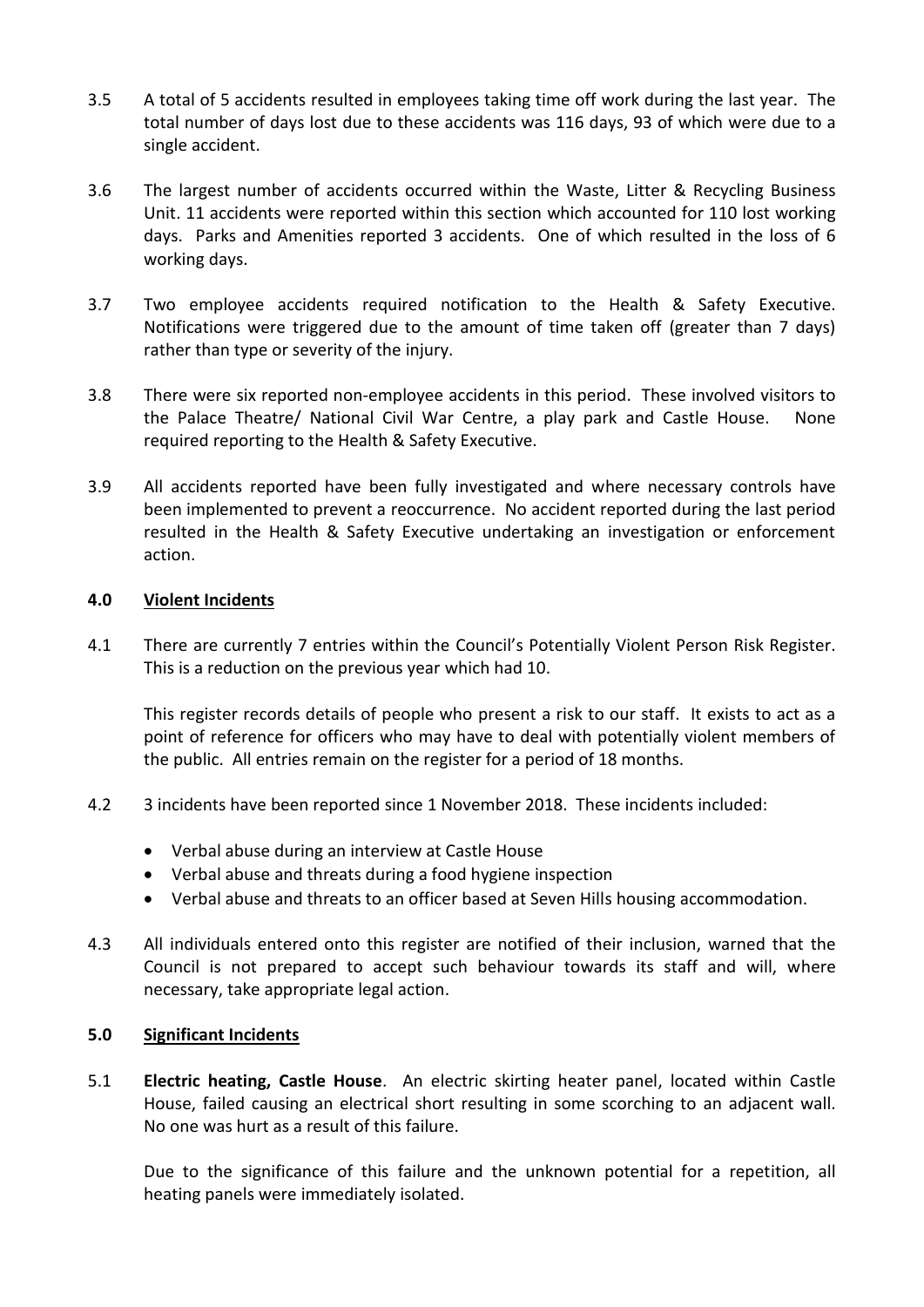An engineer has subsequently inspected all panels and some works were undertaken to prevent a reoccurrence.

In addition to the above a further survey has been completed to evaluate and where necessary mitigate the consequences of another failure. This survey has considered the likelihood of damage to the skirting and presence of combustible items stored directly adjacent.

#### **6.0 Significant Work**

- 6.1 **Health and Safety Policy.** In accordance with the requirements of relative legislation the Council's Health and Safety Policy has been reviewed and agreed with Joint Consultative Committee and SLT.
- 6.2 **Heritage Street Name Plates**. A cast iron heritage street name plate, located at height, fell off a building located within central Newark. On inspection it proved that the original fixings had failed.

Work was immediately undertaken to determine if other high level heritage plates were at immediate risk of failure and also identify the extent/condition of signs across the district.

A contractor was subsequently appointed to survey and undertake repairs to those identified at risk. This survey identified that approximately 12% of the heritage signs inspected had at least one fixing that had failed. All defective fixings identified were replaced immediately at point of inspection.

6.3 **Fire Risk Assessments.** A review of fire risk assessments for all council owned/managed buildings has been undertaken. The purpose of this review was to ensure that all premises have a suitable assessment in place. This review identified that all premises have a fire risk assessment and produced a plan that prioritised their future review.

Some outstanding actions were identified within this review. Outstanding actions identified are being monitored by the relevant Director and SLT.

6.4 **Asbestos Registers.** A full review regarding the suitability of current asbestos registers for all council owned/managed buildings has been undertaken.

This survey identified that a majority of buildings have a suitable register in place, however, it also identified that there were a small number of surveys requiring review. New surveys have now been completed for those sites requiring immediate review.

All remaining sites will have a new survey and review undertaken in accordance with the findings of the review.

6.5 **Water Safety Risk Assessments.** Work is currently underway to review hazards and safety arrangements for all council owned water courses/bodies. Risk assessments will be produced for all sites and shared with relevant Business Managers. An action plan shall be produced for any further control measures identified.